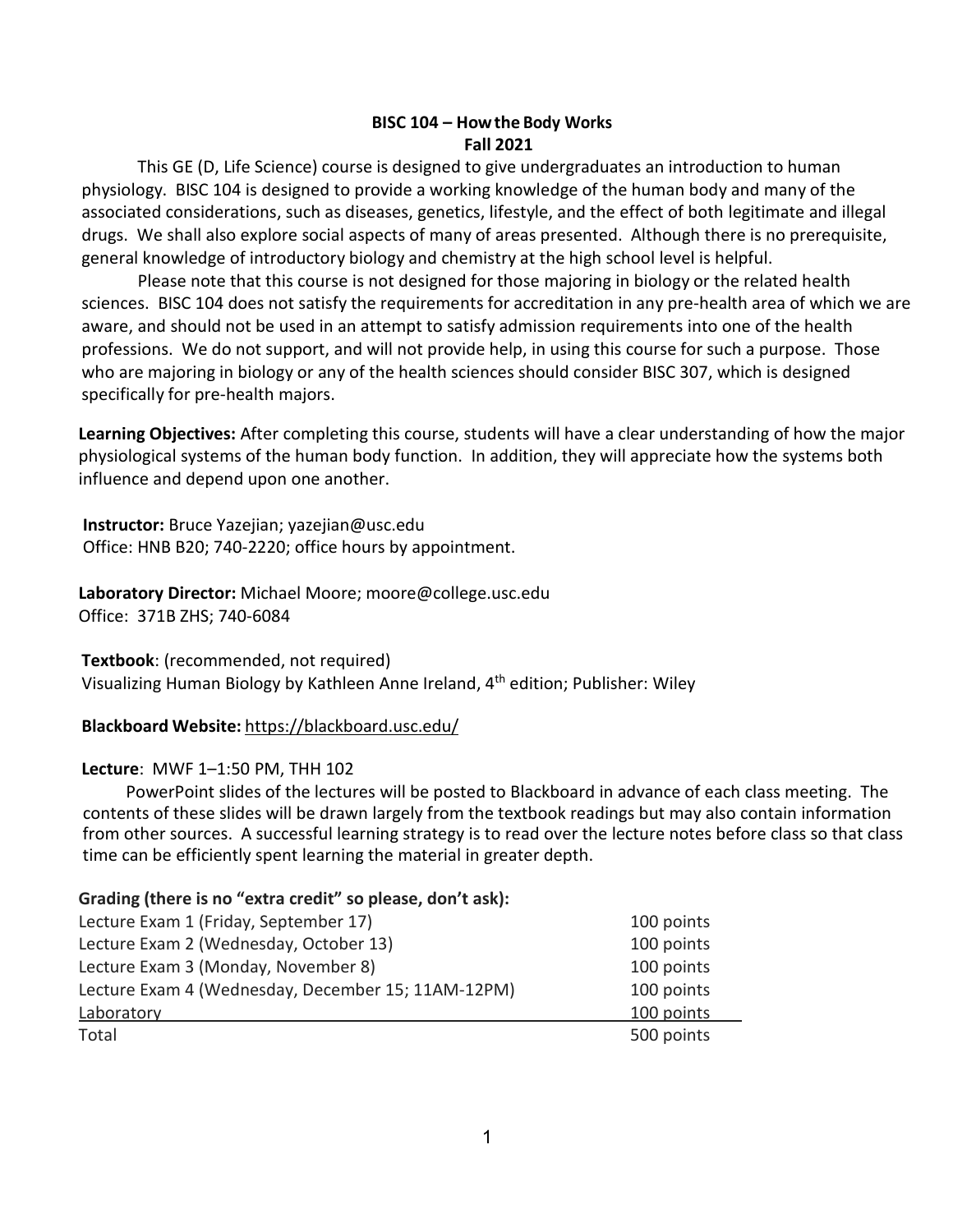**Exam content:** In a course such as this, in which the exact content of the lectures can vary, the student must realize that the examinations can and will cover anything that is discussed in class. Some of this material may not be in the textbook, and will be available only to those who were present in class. For this reason, it is very important that you attend class. There is a high positive correlation between attending class and doing well on examinations. There will be four in-class exams that will consist of a mix of short-answer, multiple choice, true/false, fill-in-the-blank and matching type questions. The fourth exam will cover material since the third exam.

**Exams days:** If you arrive late for an exam and another student has already finished their exam and left the exam room you will not be permitted to take the exam and will receive a score of zero for that exam.

**Re-grading of exams:** If you wish to have exam questions re-graded, you must submit a request to your TA within one week of when your exam was returned to you. Your request must be thoroughly explained in writing. TAs will not consider oral requests. The entire answer will be re-graded, not just the part you think deserves more credit. Your score may go up or down as a result of a re-grade.

**Missed Exams, assignments, quizzes, etc.:** No make-up exams will be given. Students who are unable to take an exam at the scheduled time must give written notification, preferably in advance. Students who miss an exam, assignment, quiz, etc. for a legitimate reason of something *out their control* (*e.g.* a medical issue or a University-sanctioned event) must provide written documentation of said reason within seven days of the exam or assignment due date. Documentation must be sent to Dr. Moore. If documentation is not received within seven days the score for the missed assignment will be a zero. Upon receipt of valid documentation, the score for the missing assignment will be prorated. In other words, the score for the missed assignment will be the average of the score for the other like assignments. (For example, if exam 2 is missed, that score will become the average of exams 1, 3, and 4.) Note that proration will only be done for one missed exam. This policy does not apply for the fourth exam which cannot be missed.

Please note that this course involves conceptual ideas that may not easily be grasped, as well as a significant amount of memorization. These are often challenging to students. BISC 104 is not a trivial course. The entire grade distribution will be used, including Ds and (when we are forced to) Fs. Students who seek less challenging material would be well advised to consider alternate enrollments.

**Final grades:** Grades will be assigned on a curve, based on the total number of points earned in the course. After each exam a curve will be given by the instructors to indicate roughly what letter grade corresponds to students' current number of points. Specifically, you will be provided with the current course average and a provisional letter grade scale. Please remember that the course mean provided on Blackboard is provisional as it is based on the number of points possible at that point in the course. Only the total number of points earned by the end of the semester will determine course grades.

**Pass/no pass status.** Should you choose the Pass/No Pass option, you must have a final score equivalent to "C minus" quality or better to receive a "Pass." "No Pass" will be assigned if your final score is less than the equivalent of a "C minus." No petitions for change from Pass/No Pass to graded status will be accepted after the deadline to change status has passed.

Laboratory portion: a separate syllabus will be made available explaining the labs. Labs will begin the second week of class; be sure to attend the first offering of your lab section.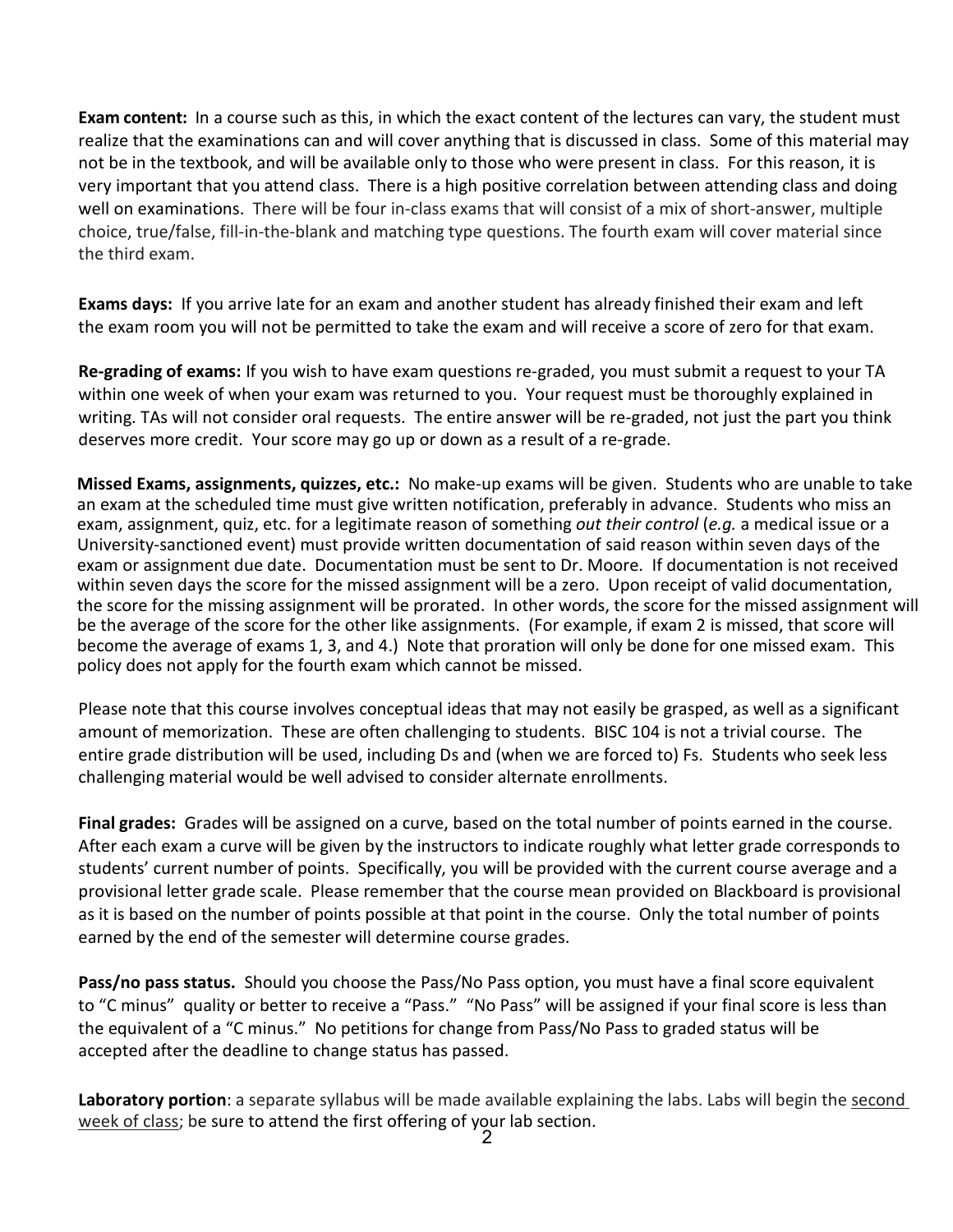**Academic conduct, students with disabilities:** Any student requesting academic accommodations based on a disability is required to register with the Office of Disability Services and Programs (DSP, STU 301, 213-740- 0776) each semester. You must deliver an approved DSP letter to Dr. Moore early in the semester as possible. Please see SCampus [\(http://www.usc.edu/dept/publications/SCAMPUS/\)](http://www.usc.edu/dept/publications/SCAMPUS/)) for additional policies that are not covered here (i.e. academic integrity, proper conduct, etc.) but that do still apply.

| Lecture # Date |           | <b>Topic</b>                                                | Chapter(s)     |
|----------------|-----------|-------------------------------------------------------------|----------------|
|                |           |                                                             |                |
| 1              | M Aug 23  | Introduction to and overview of the course.                 |                |
| $\overline{2}$ | W Aug 25  | Organization of the human body.                             | 1&2            |
| 3              | F Aug 27  | A (little) bit of chemistry.                                | 3              |
|                | M Aug 30  | Molecules important for biology.                            | $\overline{3}$ |
| $\overline{4}$ | W Sept. 1 | Cell structure and organization.                            | $\overline{4}$ |
| 5              | F Sept. 3 | Chemical messengers of communication.                       | $\overline{4}$ |
| 6              | M Sept. 6 | University Holiday (Labor Day).                             |                |
| $\overline{7}$ | W Sept 8  | Body tissues.                                               | 5              |
| 8              | F Sept 10 | Bones and joints.                                           | 6              |
| 9              | M Sept 13 | Musculoskeletal system.                                     | 6              |
|                |           | W Sept 15 Review for Exam 1.                                |                |
|                | F Sept 17 | Exam 1, 100 points (covers lectures 1-9).                   |                |
| 10             |           | M Sept 20 Excitation-contraction coupling.                  | 6              |
| 11             |           | W Sept 22 Electrical properties of neurons.                 | $\overline{7}$ |
| 12             | F Sept 24 | Synaptic transmission.                                      | $\overline{7}$ |
| 13             |           | M Sept 27 Structure and organization of the nervous system. | $\overline{7}$ |
| 14             |           | W Sept 29 Your brain on drugs.                              | $\overline{7}$ |
|                |           |                                                             |                |

## **Lecture Schedule, BISC 104, Fall 2021**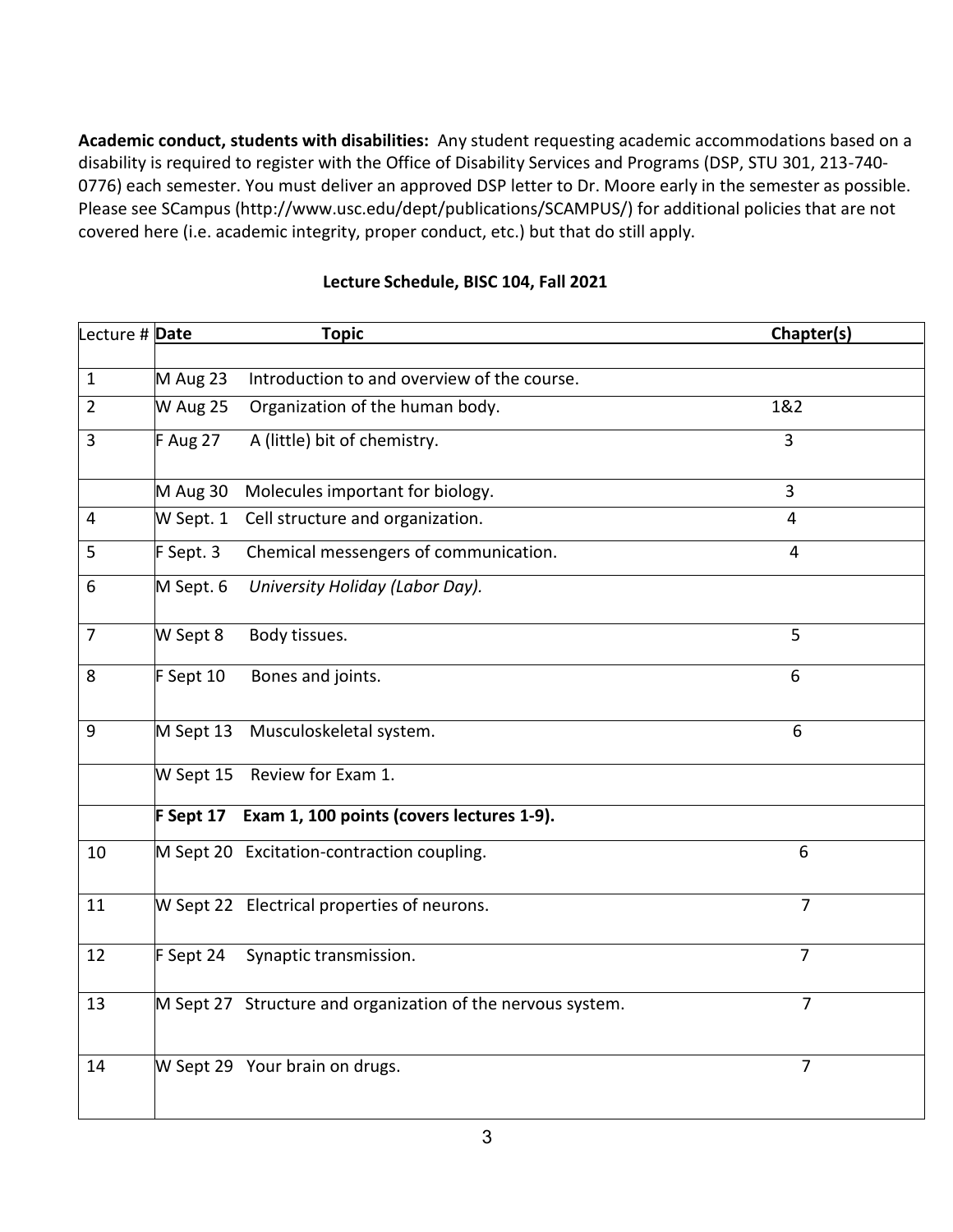| 15 | F Oct 1    | The special senses.                         | 8       |
|----|------------|---------------------------------------------|---------|
| 16 | M Oct 4    | The chemical senses.                        | 8       |
| 17 | W Oct 6    | The visual system I.                        | 8       |
| 18 | F Oct 8    | The visual system II.                       | 8       |
|    | M Oct 11   | Review for Exam 2.                          |         |
|    | W Oct 13   | Exam 2, 100 points (covers lectures 10-18). |         |
|    | $F$ Oct 15 | University Holiday (Fall Break).            |         |
| 19 | M Oct 18   | The immune system.                          | 9, 10   |
| 20 | W Oct 20   | Heart structure and function.               | 12      |
| 21 | $F$ Oct 22 | Blood vessels.                              | 12      |
| 22 | M Oct 25   | Blood.                                      | 12      |
| 23 | W Oct 27   | Lung structure and ventilation.             | 13      |
| 24 | F Oct 29   | Gas exchange in the respiratory system.     | 13      |
| 25 | M Nov 1    | Respiratory diseases.                       | 13      |
| 26 | W Nov 3    | Nutrition and the digestive system.         | 14 & 15 |
|    | F Nov 5    | Review for Exam 3.                          |         |
|    | M Nov 8    | Exam 3, 100 points (covers lectures 19-26). |         |
| 27 | W Nov 10   | Kidney function.                            | 16      |
| 28 | $F$ Nov 12 | Hormones.                                   | 17      |
| 29 | M Nov 15   | Central endocrine glands.                   | 17      |
| 30 | W Nov 17   | Peripheral endocrine glands.                | 17      |
| 31 | F Nov 19   | Male reproductive system.                   | 18      |
|    |            |                                             |         |